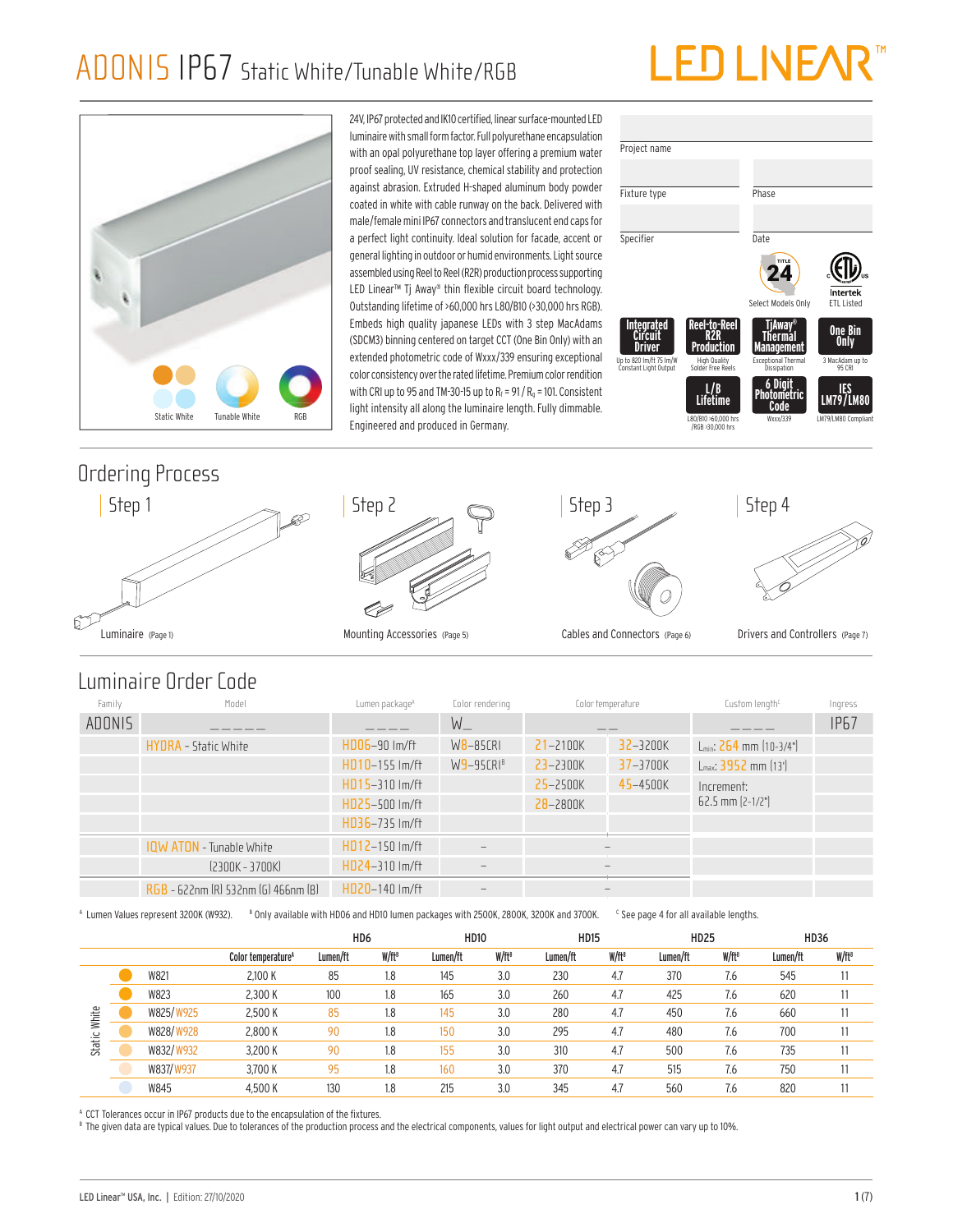





### Technical Details

|                               | <b>Static White</b>                                        | Tunable White                                                                     | RGB                                                                 |
|-------------------------------|------------------------------------------------------------|-----------------------------------------------------------------------------------|---------------------------------------------------------------------|
| Voltage                       | 24 Volt (23 $V_{\text{min}}$ , 25 $V_{\text{max}}$ )       | 24 Volt (23 $V_{\text{min}}$ , 25 $V_{\text{max}}$ )                              | 24 Volt (23 $V_{\text{min}}$ , 25 $V_{\text{max}}$ )                |
| Case temperature <sup>A</sup> | $Tc_{min}$ = -13°F, $Tc_{max}$ = specific, see Table below | $Tc_{min}$ = -13°F, $Tc_{max}$ = specific, see Table below                        | $Tc_{min}$ = -13°F, $Tc_{max}$ = specific, see Table below          |
| Storage temperature           | $Ts_{\min}$ = -22°F, $Ts_{\max}$ = 185°F                   | $Ts_{\text{min}} = -22^{\circ}F$ . $Ts_{\text{max}} = 185^{\circ}F$               | $Ts_{\text{min}} = -22^{\circ}F$ . $Ts_{\text{max}} = 185^{\circ}F$ |
| Ambient temperature           | $Ta_{min}$ = -13°F, $Ta_{max}$ = specific, see Table below | $Ta_{\text{min}} = -13^{\circ}\text{F}$ , $Ta_{\text{max}} = 104^{\circ}\text{F}$ | $Ta_{\min}$ = -13°F, $Ta_{\max}$ = 104°F                            |

A The position of the Tc-point is marked on each step of the LED strip. The Tc-point should be measured in thermal equilibrium according to IEC EN 60598-1.

|                                                                                       |        |             | <b>Static White</b> |             |                |             | Tunable              | RGB         |
|---------------------------------------------------------------------------------------|--------|-------------|---------------------|-------------|----------------|-------------|----------------------|-------------|
|                                                                                       | HD6    | <b>HD10</b> | <b>HD15</b>         | <b>HD25</b> | <b>HD36</b>    | <b>HD12</b> | White<br><b>HD24</b> | <b>HD20</b> |
| Power $(W/ft)^B$                                                                      | 1.8    | 3.0         | 4.7                 | 7.6         |                | 3.7         | 7.3                  | 6.7         |
| Efficacy (lm / W) <sup>B</sup> @ W850                                                 | 70     | 71          | 75                  | 74          | 75             | 40          | 42                   |             |
| CRI/R9 @ 3000 K                                                                       | 95/70  | 95/70       | 85/30               | 85/30       | 85/30          | 85/20       | 85/20                |             |
| Max serial run length (ft $/m$ )                                                      | 16.4/5 | 16.4/5      | 13.1/4              | 9.8/3       | 6.6/2          | 16.4/5      | 13.1/4               | 13.1/4      |
| Case temperature $\mathsf{Ic\text{-}point}$ ( $\mathsf{Ic\text{-}max}$ ) <sup>8</sup> | 158°F  | $158$ °F    | 158°F               | $167$ °F    | 185°F          | 158°F       | 158°F                | 158°F       |
| Max ambient temperature (Ta <sub>max</sub> )                                          | 122°F  | 122°F       | 122°F               | 113°F       | $95^{\circ}$ F | 122°F       | 122°F                | 122°F       |

 $^{\rm 8}$  The given data are typical values. Due to tolerances of the production process and the electrical components, values for light output and electrical power can vary up to 10%.

### Light Distribution ADONIS IP67



 $-$  CO/C180  $\cdots$   $\cdots$  C90/C270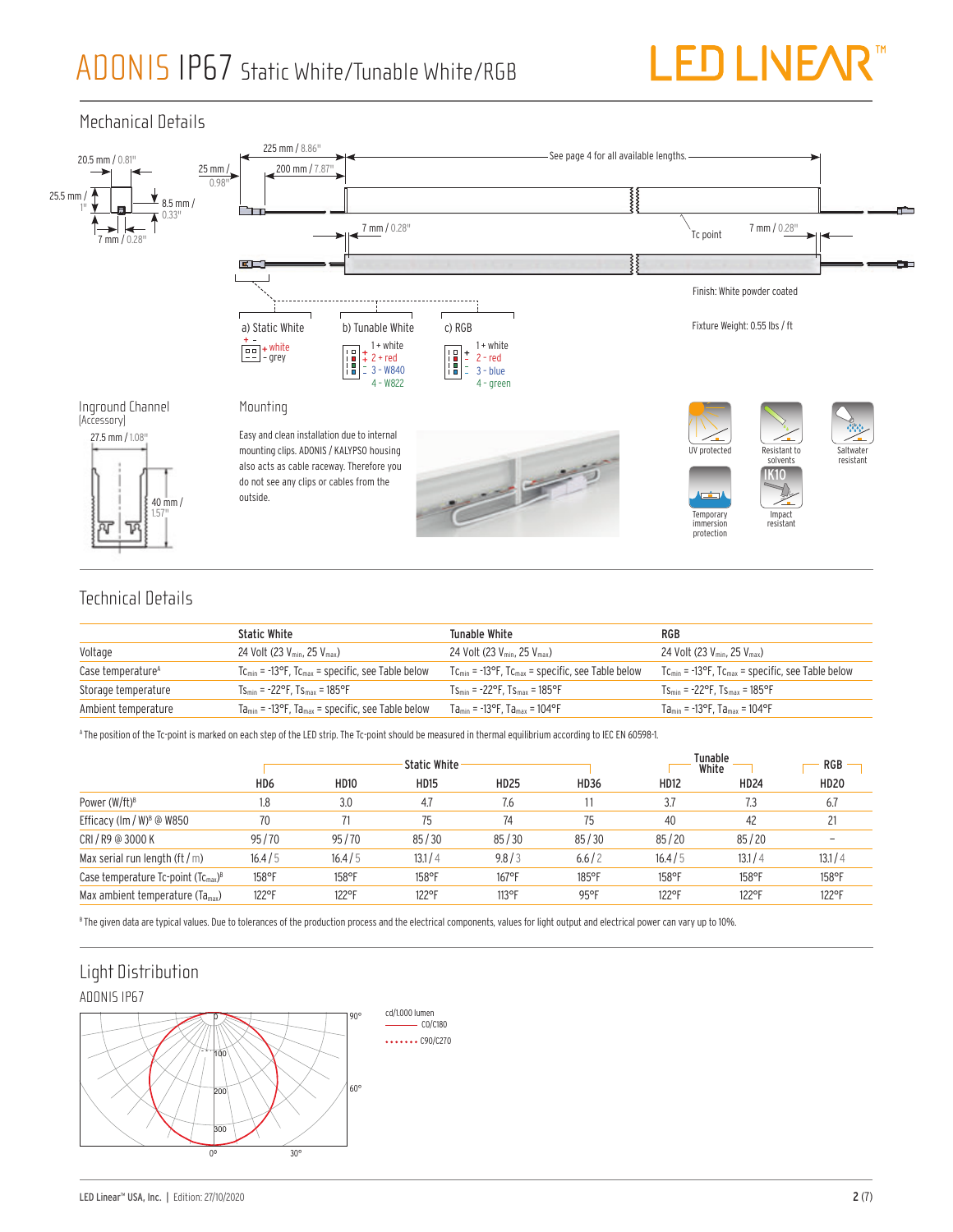# **TM**

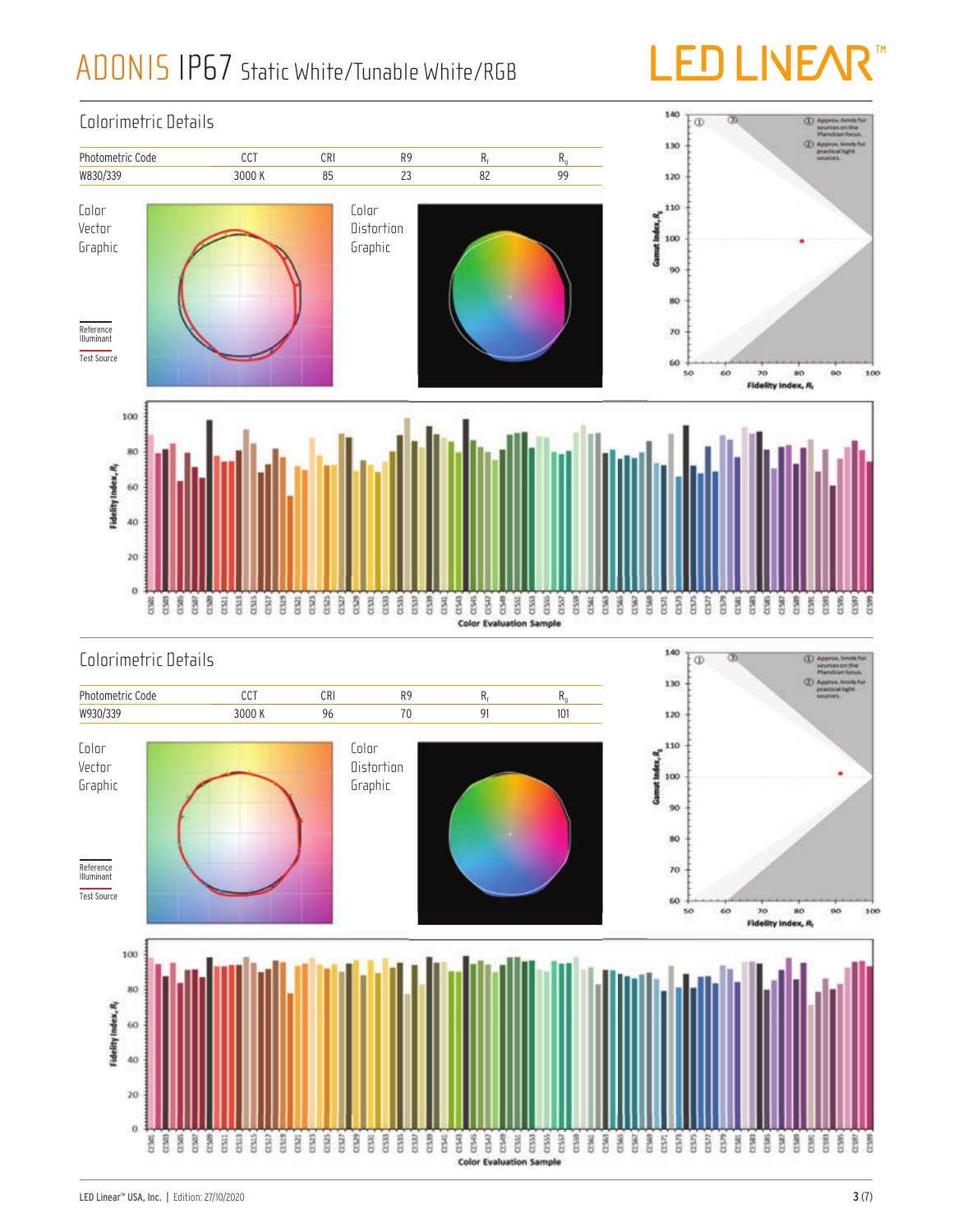

|                 |              |                |                 |               |                |                | <b>Static White</b> |                                                      |                                                      |                                                      |                                                                                                                                                                                                                                                               |               | Tunable White-               |             |                |               | RGB                  |
|-----------------|--------------|----------------|-----------------|---------------|----------------|----------------|---------------------|------------------------------------------------------|------------------------------------------------------|------------------------------------------------------|---------------------------------------------------------------------------------------------------------------------------------------------------------------------------------------------------------------------------------------------------------------|---------------|------------------------------|-------------|----------------|---------------|----------------------|
|                 |              |                | HD <sub>6</sub> |               | <b>HD10</b>    |                | <b>HD15</b>         |                                                      | <b>HD25</b>                                          |                                                      | <b>HD36</b>                                                                                                                                                                                                                                                   |               | <b>HD12</b>                  |             | <b>HD24</b>    |               | <b>HD20</b>          |
| Fixture length  |              |                | Lumens/fixture  |               | Lumens/fixture |                | Lumens/fixture      |                                                      | Lumens/fixture                                       |                                                      | Lumens/fixture                                                                                                                                                                                                                                                |               | Lumens/fixture watts/fixture |             | Lumens/fixture |               | Lumens/fixture       |
| inches          | mm           | Watts/fixture  | @3200K          | Watts/fixture | @3200K         | Watts/fixture  | @3200K              | Watts/fixture                                        | @3200K                                               | Watts/fixture                                        | @3200K                                                                                                                                                                                                                                                        | Watts/fixture | all channels                 |             | all channels   | Watts/fixture | all channels         |
| 10.4            | 264          | 2              | 78              | 3             | 134            | 4              | 269                 | 7                                                    | 433                                                  | 10                                                   | 637                                                                                                                                                                                                                                                           | 3             | 130                          | 6           | 269            | 5             | 121                  |
| 12.9<br>15.3    | 327<br>389   | 2<br>2         | 96<br>115       | 3<br>4        | 166<br>198     | 5<br>6         | 332<br>396          | 8<br>10                                              | 536<br>638                                           | 12<br>14                                             | 787<br>938                                                                                                                                                                                                                                                    | 4<br>5        | 161<br>191                   | 8<br>9      | 332<br>396     | 6<br>8        | 150<br>179           |
| 17.8            | 452          | 3              | 133             | 4             | 230            | $\overline{1}$ | 459                 | 11                                                   | 741                                                  | 16                                                   | 1089                                                                                                                                                                                                                                                          | 5             | 222                          | 11          | 459            | 9             | 207                  |
| 20.2            | 514          | 3              | 152             | 5             | 261            | 8              | 523                 | 13                                                   | 843                                                  | 19                                                   | 1239                                                                                                                                                                                                                                                          | 6             | 253                          | 12          | 523            | 10            | 236                  |
| 22.7            | 577          | 3              | 170             | 6             | 293            | 9              | 586                 | 14                                                   | 946                                                  | 21                                                   | 1390                                                                                                                                                                                                                                                          | 7             | 284                          | 14          | 586            | 11            | 265                  |
| 25.2            | 639          | 4              | 189             | 6             | 325            | 10             | 650                 | 16                                                   | 1048                                                 | 23                                                   | 1541                                                                                                                                                                                                                                                          | 8             | 314                          | 16          | 650            | 13            | 294                  |
| 27.6            | 702          | 4              | 207             | 7             | 357            | 11             | 713                 | 17                                                   | 1151                                                 | 25                                                   | 1692                                                                                                                                                                                                                                                          | 9             | 345                          | 17          | 713            | 14            | 322                  |
| 30.1            | 764          | 5              | 226             | 8             | 389            | 12             | 777                 | 19                                                   | 1253                                                 | 28                                                   | 1842                                                                                                                                                                                                                                                          | 9             | 376                          | 19          | 777            | 15            | 351                  |
| 32.5            | 827          | 5              | 244             | 8             | 420            | 13             | 841                 | 21                                                   | 1356                                                 | 30                                                   | 1993                                                                                                                                                                                                                                                          | 10            | 407                          | 20          | 841            | 16            | 380                  |
| 35.0            | 889          | 5              | 263             | 9             | 452            | 14             | 904                 | 22                                                   | 1458                                                 | 32                                                   | 2144                                                                                                                                                                                                                                                          | 11            | 438                          | 22          | 904            | 18            | 408                  |
| 37.5<br>39.9    | 952          | 6<br>6         | 281<br>299      | 9<br>10       | 484            | 15<br>16       | 968                 | 24<br>25                                             | 1561                                                 | 34<br>37                                             | 2294                                                                                                                                                                                                                                                          | 12<br>12      | 468<br>499                   | 23<br>25    | 968            | 19<br>20      | 437                  |
| 42.4            | 1014<br>1077 | 6              | 318             | 11            | 516<br>547     | 17             | 1031<br>1095        | 27                                                   | 1663<br>1766                                         | 39                                                   | 2445<br>2596                                                                                                                                                                                                                                                  | 13            | 530                          | 26          | 1031<br>1095   | 21            | 466<br>494           |
| 44.8            | 1139         | $\overline{1}$ | 336             | 11            | 579            | 18             | 1158                | 28                                                   | 1868                                                 | 41                                                   | 2747                                                                                                                                                                                                                                                          | 14            | 561                          | 28          | 1158           | 22            | 523                  |
| 47.3            | 1202         | $\overline{1}$ | 355             | 12            | 611            | 19             | 1222                | 30                                                   | 1971                                                 | 43                                                   | 2897                                                                                                                                                                                                                                                          | 15            | 591                          | 29          | 1222           | 24            | 552                  |
| 49.8            | 1264         | $\overline{7}$ | 373             | 12            | 643            | 19             | 1286                | 32                                                   | 2073                                                 | 46                                                   | 3048                                                                                                                                                                                                                                                          | 15            | 622                          | 31          | 1286           | 25            | 581                  |
| 52.2            | 1327         | 8              | 392             | 13            | 675            | 20             | 1349                | 33                                                   | 2176                                                 | 48                                                   | 3199                                                                                                                                                                                                                                                          | 16            | 653                          | 32          | 1349           | 26            | 609                  |
| 54.7            | 1389         | 8              | 410             | 14            | 706            | 21             | 1413                | 35                                                   | 2279                                                 | 50                                                   | 3349                                                                                                                                                                                                                                                          | 17            | 684                          | 34          | 1413           | 27            | 638                  |
| 57.1            | 1452         | 9              | 429             | 14            | 738            | 22             | 1476                | 36                                                   | 2381                                                 | 52                                                   | 3500                                                                                                                                                                                                                                                          | 18            | 714                          | 35          | 1476           | 29            | 667                  |
| 59.6            | 1514         | 9              | 447             | 15            | 770            | 23             | 1540                | 38                                                   | 2484                                                 | 55                                                   | 3651                                                                                                                                                                                                                                                          | 18            | 745                          | 37          | 1540           | 30            | 695                  |
| 62.1            | 1577         | 9              | 466             | 16            | 802            | 24             | 1603                | 39                                                   | 2586                                                 | 57                                                   | 3802                                                                                                                                                                                                                                                          | 19            | 776                          | 38          | 1603           | 31            | 724                  |
| 64.5<br>67.0    | 1639<br>1702 | 10<br>10       | 484<br>502      | 16<br>17      | 833<br>865     | 25<br>26       | 1667<br>1731        | 41<br>42                                             | 2689<br>2791                                         | 59<br>61                                             | 3952<br>4103                                                                                                                                                                                                                                                  | 20<br>21      | 807<br>837                   | 40<br>41    | 1667<br>1731   | 32<br>33      | 753<br>782           |
| 69.4            | 1764         | 10             | 521             | 17            | 897            | 27             | 1794                | 44                                                   | 2894                                                 | 64                                                   | 4254                                                                                                                                                                                                                                                          | 21            | 868                          | 43          | 1794           | 35            | 810                  |
| 71.9            | 1827         | 11             | 539             | 18            | 929            | 28             | 1858                | 46                                                   | 2996                                                 | 66                                                   | 4404                                                                                                                                                                                                                                                          | 22            | 899                          | 44          | 1858           | 36            | 839                  |
| 74.4            | 1889         | 11             | 558             | 19            | 961            | 29             | 1921                | 47                                                   | 3099                                                 | 68                                                   | 4555                                                                                                                                                                                                                                                          | 23            | 930                          | 46          | 1921           | 37            | 868                  |
| 76.8            | 1952         | 12             | 576             | 19            | 992            | 30             | 1985                | 49                                                   | 3201                                                 | 70                                                   | 4706                                                                                                                                                                                                                                                          | 24            | 960                          | 47          | 1985           | 38            | 896                  |
| 79.3            | 2014         | 12             | 595             | 20            | 1024           | 31             | 2048                | 50                                                   | 3304                                                 | 73                                                   | 4857                                                                                                                                                                                                                                                          | 24            | 991                          | 49          | 2048           | 40            | 925                  |
| 81.8            | 2077         | 12             | 613             | 20            | 1056           | 32             | 2112                | 52                                                   | 3406                                                 | $\overline{\phantom{a}}$                             | $\overline{\phantom{a}}$                                                                                                                                                                                                                                      | 25            | 1022                         | 50          | 2112           | 41            | 954                  |
| 84.2            | 2139         | 13             | 632             | 21            | 1088           | 33             | 2175                | 53                                                   | 3509                                                 | $\qquad \qquad -$                                    | $\overline{\phantom{a}}$                                                                                                                                                                                                                                      | 26            | 1053                         | 52          | 2175           | 42            | 982                  |
| 86.7            | 2202         | 13<br>13       | 650             | 22<br>22      | 1120           | 34             | 2239                | 55<br>56                                             | 3611<br>3714                                         | $\overline{\phantom{0}}$<br>$\overline{\phantom{0}}$ | $\overline{\phantom{a}}$<br>$\overline{\phantom{0}}$                                                                                                                                                                                                          | 27<br>27      | 1083                         | 53<br>55    | 2239           | 43<br>45      | 1011                 |
| 89.1<br>91.6    | 2264<br>2327 | 14             | 669<br>687      | 23            | 1151<br>1183   | 35<br>36       | 2303<br>2366        | 58                                                   | 3816                                                 | $\overline{a}$                                       | $\overline{a}$                                                                                                                                                                                                                                                | 28            | 1114<br>1145                 | 56          | 2303<br>2366   | 46            | 1040<br>1069         |
| 94.1            | 2389         | 14             | 705             | 24            | 1215           | 37             | 2430                | 60                                                   | 3919                                                 | $\qquad \qquad -$                                    | $\overline{\phantom{a}}$                                                                                                                                                                                                                                      | 29            | 1176                         | 58          | 2430           | 47            | 1097                 |
| 96.5            | 2452         | 14             | 724             | 24            | 1247           | 38             | 2493                | 61                                                   | 4021                                                 | $\qquad \qquad -$                                    | $\overline{\phantom{0}}$                                                                                                                                                                                                                                      | 30            | 1206                         | 60          | 2493           | 48            | 1126                 |
|                 |              |                |                 |               |                |                |                     |                                                      |                                                      |                                                      |                                                                                                                                                                                                                                                               |               |                              |             |                |               |                      |
|                 |              |                |                 |               |                |                | <b>Static White</b> |                                                      |                                                      |                                                      |                                                                                                                                                                                                                                                               |               | Tunable White                |             |                |               | RGB                  |
|                 |              |                |                 |               | <b>HD10</b>    |                | HD <sub>15</sub>    |                                                      | <b>HD25</b>                                          |                                                      | <b>HD36</b>                                                                                                                                                                                                                                                   | <b>HD12</b>   |                              | <b>HD24</b> |                |               |                      |
| Oversize length |              |                | HD <sub>6</sub> |               |                |                |                     |                                                      |                                                      |                                                      |                                                                                                                                                                                                                                                               |               |                              |             |                | <b>HD20</b>   |                      |
| inches          | mm           | Watts/fixture  |                 |               |                |                |                     |                                                      |                                                      |                                                      |                                                                                                                                                                                                                                                               |               |                              |             |                |               | Lumens/fixture       |
| 99.0            | 2514         | 15             | 742             | 25            | 1278           | 39             | 2557                | 63                                                   | 4124                                                 | $\qquad \qquad -$                                    | Lumens/fixture katts/fixture Lumens/fixture Watts/fixture Lumens/fixture Lumens/fixture Kumens/fixture Lumens/fixture Lumens/fixture katts/fixture katts/fixture katts/fixture katts/fixture katts/fixture e3200K<br>@3200K all c<br>$\overline{\phantom{a}}$ | 31            | 1237                         | 61          | 2557           | 49            | all channels<br>1155 |
| 101.4           | 2577         | 15             | 761             | 25            | 1310           | 40             | 2620                | 64                                                   | 4227                                                 | $\overline{\phantom{0}}$                             | $\overline{\phantom{a}}$                                                                                                                                                                                                                                      | 31            | 1268                         | 63          | 2620           | 51            | 1183                 |
| 103.9           | 2639         | 16             | 779             | 26            | 1342           | 41             | 2684                | 66                                                   | 4329                                                 | $\qquad \qquad -$                                    | $\overline{\phantom{a}}$                                                                                                                                                                                                                                      | 32            | 1299                         | 64          | 2684           | 52            | 1212                 |
| 106.4           | 2702         | 16             | 798             | 27            | 1374           | 42             | 2748                | 67                                                   | 4432                                                 | $\qquad \qquad -$                                    | $\overline{\phantom{a}}$                                                                                                                                                                                                                                      | 33            | 1329                         | 66          | 2748           | 53            | 1241                 |
| 108.8           | 2764         | 16             | 816             | 27            | 1406           | 43             | 2811                | 69                                                   | 4534                                                 | $\qquad \qquad -$                                    | $\overline{\phantom{a}}$                                                                                                                                                                                                                                      | 34            | 1360                         | 67          | 2811           | 54            | 1270                 |
| 111.3           | 2827         | 17             | 835             | 28            | 1437           | 44             | 2875                | 70                                                   | 4637                                                 | $\overline{\phantom{a}}$                             | $\overline{\phantom{a}}$                                                                                                                                                                                                                                      | 34            | 1391                         | 69          | 2875           | 56            | 1298                 |
| 113.7           | 2889         | 17             | 853             | 28            | 1469           | 45             | 2938                | 72                                                   | 4739                                                 | $\qquad \qquad -$                                    | $\overline{\phantom{a}}$                                                                                                                                                                                                                                      | 35            | 1422                         | 70          | 2938           | 57            | 1327                 |
| 116.2           | 2952         | 17             | 872             | 29            | 1501           | 46             | 3002                | 74                                                   | 4842<br>$\overline{\phantom{a}}$                     | $\qquad \qquad -$<br>$\qquad \qquad -$               | $\overline{\phantom{a}}$<br>$\overline{\phantom{a}}$                                                                                                                                                                                                          | 36            | 1453                         | 72          | 3002           | 58            | 1356                 |
| 118.7           | 3014         | 18             | 890             | 30            | 1533           | 46             | 3065                | $\overline{\phantom{a}}$<br>$\overline{\phantom{a}}$ | $\overline{\phantom{a}}$                             | $\qquad \qquad -$                                    | $\overline{\phantom{a}}$                                                                                                                                                                                                                                      | 37            | 1483                         | 73          | 3065           | 59            | 1384                 |
| 121.1<br>123.6  | 3077<br>3139 | 18<br>19       | 908<br>927      | 30<br>31      | 1564<br>1596   | 47<br>48       | 3129                | $\overline{\phantom{a}}$                             | $\overline{\phantom{a}}$                             | $\overline{\phantom{0}}$                             | $\overline{\phantom{a}}$                                                                                                                                                                                                                                      | 37<br>38      | 1514<br>1545                 | 75<br>76    | 3129<br>3193   | 61<br>62      | 1413<br>1442         |
| 126.0           | 3202         | 19             | 945             | 32            | 1628           | 49             | 3193<br>3256        | $\overline{\phantom{a}}$                             | $\overline{\phantom{a}}$                             | $\qquad \qquad -$                                    | $\overline{\phantom{a}}$                                                                                                                                                                                                                                      | 39            | 1576                         | 78          | 3256           | 63            | 1471                 |
| 128.5           | 3264         | 19             | 964             | 32            | 1660           | 50             | 3320                | $\overline{\phantom{a}}$                             | $\overline{\phantom{a}}$                             | $\qquad \qquad -$                                    | $\overline{\phantom{0}}$                                                                                                                                                                                                                                      | 40            | 1606                         | 79          | 3320           | 64            | 1499                 |
| 131.0           | 3327         | 20             | 982             | 33            | 1692           | 51             | 3383                | $\overline{\phantom{a}}$                             | $\overline{\phantom{a}}$                             | $\overline{\phantom{0}}$                             | $\overline{\phantom{a}}$                                                                                                                                                                                                                                      | 40            | 1637                         | 81          | 3383           | 65            | 1528                 |
| 133.4           | 3389         | 20             | 1001            | 33            | 1723           | 52             | 3447                | $\overline{\phantom{a}}$                             | $\overline{\phantom{a}}$                             | $\qquad \qquad -$                                    | $\overline{\phantom{a}}$                                                                                                                                                                                                                                      | 41            | 1668                         | 82          | 3447           | 67            | 1557                 |
| 135.9           | 3452         | 20             | 1019            | 34            | 1755           | 53             | 3510                | $\overline{\phantom{a}}$                             | $\overline{\phantom{a}}$                             | $\qquad \qquad -$                                    | $\overline{\phantom{a}}$                                                                                                                                                                                                                                      | 42            | 1699                         | 84          | 3510           | 68            | 1585                 |
| 138.3           | 3514         | 21             | 1038            | 35            | 1787           | 54             | 3574                | $\overline{\phantom{a}}$                             | $\overline{\phantom{a}}$                             | $\qquad \qquad -$                                    | $\overline{\phantom{a}}$                                                                                                                                                                                                                                      | 43            | 1729                         | 85          | 3574           | 69            | 1614                 |
| 140.8           | 3577         | 21             | 1056            | 35            | 1819           | 55             | 3638                | $\overline{\phantom{a}}$<br>$\overline{\phantom{a}}$ | $\overline{\phantom{a}}$<br>$\overline{\phantom{a}}$ | $\qquad \qquad -$<br>$\qquad \qquad -$               | $\overline{\phantom{a}}$<br>$\overline{\phantom{a}}$                                                                                                                                                                                                          | 43            | 1760                         | 87          | 3638           | 70            | 1643                 |
| 143.3           | 3639         | 21             | 1075            | 36            | 1851           | 56             | 3701                | $\overline{\phantom{a}}$                             | $\overline{\phantom{a}}$                             | $\qquad \qquad -$                                    | $\overline{\phantom{a}}$                                                                                                                                                                                                                                      | 44            | 1791                         | 88          | 3701           | 72            | 1671                 |
| 145.7<br>148.2  | 3702<br>3764 | 22<br>22       | 1093<br>1111    | 36<br>37      | 1882<br>1914   | 57<br>58       | 3765<br>3828        | $\overline{\phantom{a}}$                             | $\overline{\phantom{a}}$                             | $\qquad \qquad -$                                    | $\overline{\phantom{a}}$                                                                                                                                                                                                                                      | 45<br>46      | 1822<br>1852                 | 90<br>91    | 3765<br>3828   | 73<br>74      | 1700<br>1729         |
| 150.6           | 3827         | 23             | 1130            | 38            | 1946           | 59             | 3892                | $\overline{\phantom{a}}$                             | $\overline{\phantom{a}}$                             | $\qquad \qquad -$                                    | $\overline{\phantom{a}}$                                                                                                                                                                                                                                      | 46            | 1883                         | 93          | 3892           | 75            | 1758                 |
| 153.1<br>155.6  | 3889<br>3952 | 23<br>23       | 1148<br>1167    | 38<br>39      | 1978<br>2009   | 60<br>61       | 3955<br>4019        | $\overline{\phantom{a}}$                             | $\overline{\phantom{a}}$                             | $\qquad \qquad -$                                    | $\overline{\phantom{a}}$                                                                                                                                                                                                                                      | 47<br>48      | 1914<br>1945                 | 94<br>96    | 3955<br>4019   | 77<br>78      | 1786<br>1815         |

|                 |      |                 |                          |               |                          |               | <b>Static White</b>      |                          |                          |                   |                          |               | <b>Tunable White</b>           |               |                                |               | <b>RGB</b>                        |
|-----------------|------|-----------------|--------------------------|---------------|--------------------------|---------------|--------------------------|--------------------------|--------------------------|-------------------|--------------------------|---------------|--------------------------------|---------------|--------------------------------|---------------|-----------------------------------|
| Oversize length |      | HD <sub>6</sub> |                          |               | <b>HD10</b>              |               | <b>HD15</b>              |                          | <b>HD25</b>              |                   | HD36                     |               | <b>HD12</b>                    |               | <b>HD24</b>                    |               | <b>HD20</b>                       |
| inches          | mm   | Watts/fixture   | Lumens/fixture<br>@3200K | Watts/fixture | Lumens/fixture<br>@3200K | Watts/fixture | Lumens/fixture<br>@3200K | Watts/fixture            | Lumens/fixture<br>@3200K | Watts/fixture     | Lumens/fixture<br>@3200K | Watts/fixture | Lumens/fixture<br>all channels | Watts/fixture | Lumens/fixture<br>all channels | Watts/fixture | Lumens/fixture<br><b>channels</b> |
| 99.0            | 2514 | 15              | 742                      | 25            | 1278                     | 39            | 2557                     | 63                       | 4124                     | $\overline{a}$    | -                        | 31            | 1237                           | 61            | 2557                           | 49            | 1155                              |
| 101.4           | 2577 | 15              | 761                      | 25            | 1310                     | 40            | 2620                     | 64                       | 4227                     | $\qquad \qquad -$ | $\qquad \qquad -$        | 31            | 1268                           | 63            | 2620                           | 51            | 1183                              |
| 103.9           | 2639 | 16              | 779                      | 26            | 1342                     | 41            | 2684                     | 66                       | 4329                     | $\overline{a}$    | $\overline{\phantom{0}}$ | 32            | 1299                           | 64            | 2684                           | 52            | 1212                              |
| 106.4           | 2702 | 16              | 798                      | 27            | 1374                     | 42            | 2748                     | 67                       | 4432                     | -                 | $\overline{\phantom{m}}$ | 33            | 1329                           | 66            | 2748                           | 53            | 1241                              |
| 108.8           | 2764 | 16              | 816                      | 27            | 1406                     | 43            | 2811                     | 69                       | 4534                     | $\overline{a}$    | -                        | 34            | 1360                           | 67            | 2811                           | 54            | 1270                              |
| 111.3           | 2827 | 17              | 835                      | 28            | 1437                     | 44            | 2875                     | 70                       | 4637                     | $\qquad \qquad -$ | $\overline{\phantom{a}}$ | 34            | 1391                           | 69            | 2875                           | 56            | 1298                              |
| 113.7           | 2889 | 17              | 853                      | 28            | 1469                     | 45            | 2938                     | 72                       | 4739                     | $\qquad \qquad -$ | $\overline{\phantom{m}}$ | 35            | 1422                           | 70            | 2938                           | 57            | 1327                              |
| 116.2           | 2952 | 17              | 872                      | 29            | 1501                     | 46            | 3002                     | 74                       | 4842                     | -                 | -                        | 36            | 1453                           | 72            | 3002                           | 58            | 1356                              |
| 118.7           | 3014 | 18              | 890                      | 30            | 1533                     | 46            | 3065                     | $\overline{\phantom{a}}$ | $\qquad \qquad -$        | -                 | -                        | 37            | 1483                           | 73            | 3065                           | 59            | 1384                              |
| 121.1           | 3077 | 18              | 908                      | 30            | 1564                     | 47            | 3129                     | $\overline{\phantom{a}}$ | $\overline{\phantom{0}}$ | -                 | $\overline{\phantom{a}}$ | 37            | 1514                           | 75            | 3129                           | 61            | 1413                              |
| 123.6           | 3139 | 19              | 927                      | 31            | 1596                     | 48            | 3193                     | $\overline{\phantom{0}}$ | -                        | -                 | -                        | 38            | 1545                           | 76            | 3193                           | 62            | 1442                              |
| 126.0           | 3202 | 19              | 945                      | 32            | 1628                     | 49            | 3256                     | $\overline{\phantom{a}}$ | $\qquad \qquad -$        | -                 | -                        | 39            | 1576                           | 78            | 3256                           | 63            | 1471                              |
| 128.5           | 3264 | 19              | 964                      | 32            | 1660                     | 50            | 3320                     | $\overline{\phantom{a}}$ | $\overline{\phantom{a}}$ | $\overline{a}$    | $\overline{\phantom{a}}$ | 40            | 1606                           | 79            | 3320                           | 64            | 1499                              |
| 131.0           | 3327 | 20              | 982                      | 33            | 1692                     | 51            | 3383                     | $\overline{\phantom{a}}$ | -                        | -                 | $\qquad \qquad -$        | 40            | 1637                           | 81            | 3383                           | 65            | 1528                              |
| 133.4           | 3389 | 20              | 1001                     | 33            | 1723                     | 52            | 3447                     | $\overline{\phantom{a}}$ | -                        | ۰                 | $\qquad \qquad -$        | 41            | 1668                           | 82            | 3447                           | 67            | 1557                              |
| 135.9           | 3452 | 20              | 1019                     | 34            | 1755                     | 53            | 3510                     | $\overline{\phantom{a}}$ | $\overline{\phantom{a}}$ | $\overline{a}$    | $\overline{\phantom{a}}$ | 42            | 1699                           | 84            | 3510                           | 68            | 1585                              |
| 138.3           | 3514 | 21              | 1038                     | 35            | 1787                     | 54            | 3574                     | $\overline{\phantom{a}}$ | $\overline{\phantom{0}}$ | $\overline{a}$    | -                        | 43            | 1729                           | 85            | 3574                           | 69            | 1614                              |
| 140.8           | 3577 | 21              | 1056                     | 35            | 1819                     | 55            | 3638                     | -                        | $\overline{\phantom{a}}$ | ۰                 | $\qquad \qquad -$        | 43            | 1760                           | 87            | 3638                           | 70            | 1643                              |
| 143.3           | 3639 | 21              | 1075                     | 36            | 1851                     | 56            | 3701                     | -                        | $\overline{\phantom{a}}$ | $\overline{a}$    | -                        | 44            | 1791                           | 88            | 3701                           | 72            | 1671                              |
| 145.7           | 3702 | 22              | 1093                     | 36            | 1882                     | 57            | 3765                     | $\overline{\phantom{a}}$ | $\overline{\phantom{a}}$ | $\overline{a}$    | -                        | 45            | 1822                           | 90            | 3765                           | 73            | 1700                              |
| 148.2           | 3764 | 22              | 1111                     | 37            | 1914                     | 58            | 3828                     | -                        | -                        | -                 | $\overline{\phantom{m}}$ | 46            | 1852                           | 91            | 3828                           | 74            | 1729                              |
| 150.6           | 3827 | 23              | 1130                     | 38            | 1946                     | 59            | 3892                     | $\overline{\phantom{a}}$ | $\overline{\phantom{m}}$ | $\overline{a}$    |                          | 46            | 1883                           | 93            | 3892                           | 75            | 1758                              |
| 153.1           | 3889 | 23              | 1148                     | 38            | 1978                     | 60            | 3955                     | -                        | -                        | -                 | -                        | 47            | 1914                           | 94            | 3955                           | 77            | 1786                              |
| 155.6           | 3952 | 23              | 1167                     | 39            | 2009                     | 61            | 4019                     | $\overline{\phantom{0}}$ | -                        | $\qquad \qquad -$ | $\qquad \qquad -$        | 48            | 1945                           | 96            | 4019                           | 78            | 1815                              |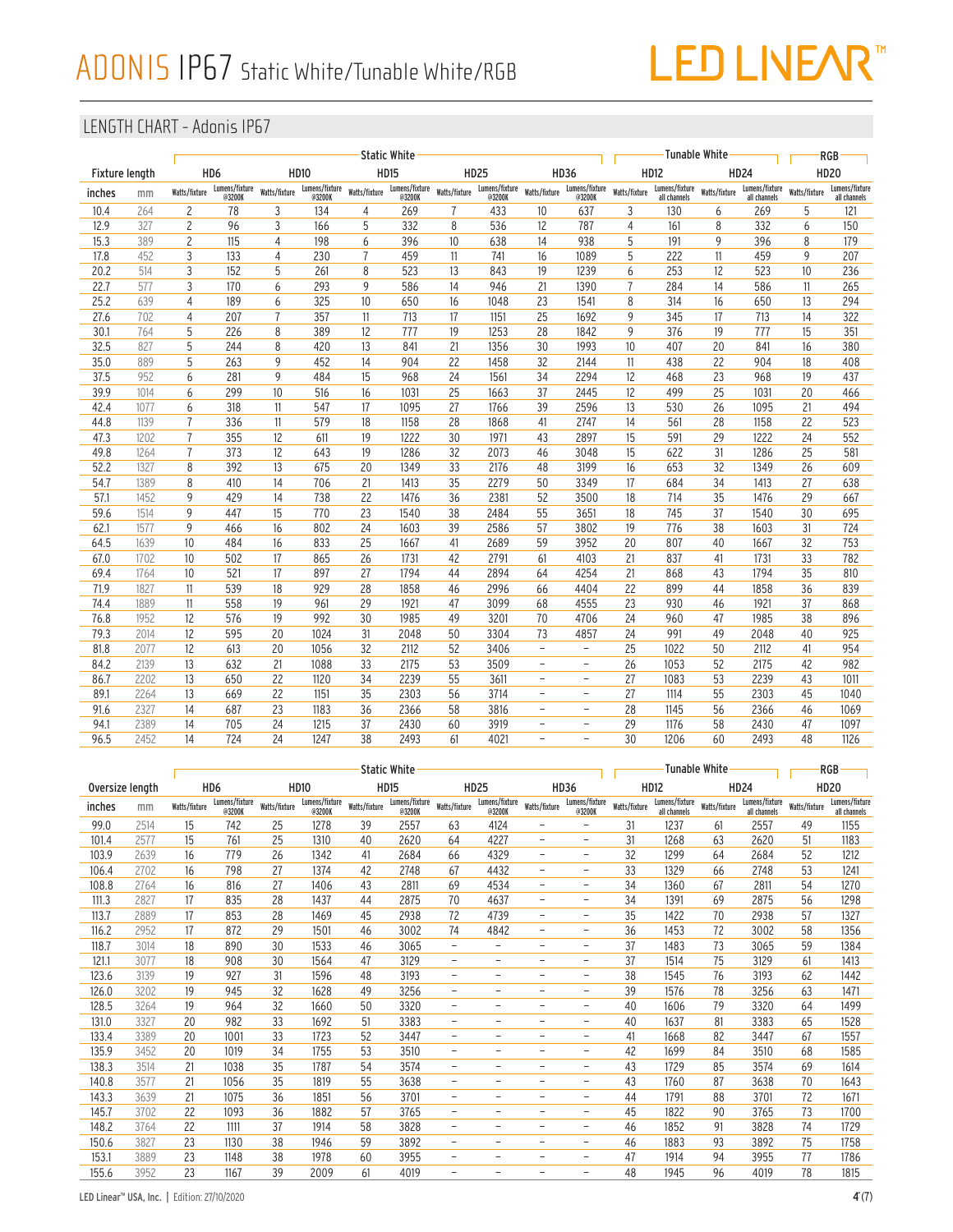

### Mounting Accessories

| Item                                                                    | Description                                                                                                                                                                                                                          | Dimensions (L x W x H)            | Order Code             |
|-------------------------------------------------------------------------|--------------------------------------------------------------------------------------------------------------------------------------------------------------------------------------------------------------------------------------|-----------------------------------|------------------------|
| Adonis/Kalypso IP67<br>Surface Mounting Clip                            | Stainless steel surface mounting clip with washer. Clips inside the the fixture<br>profile for invisible look. Recommended to use every 2 feet.                                                                                      | 1" x 3/4" x 3/8"                  | 13000202               |
| Adonis/Kalypso IP67<br><b>Vertical Surface</b><br><b>Mounting Block</b> | Metal mounting block with set screw for vertical applications. Install inside the the<br>fixture profile to stop the fixture from sliding. Recommended to use every 2 feet<br>together with a surface mounting bracket.              | $1''$ x $1/2''$ x $1/4''$         | 13000287               |
| Adonis/Kalypso IP67<br>Adjustable Mounting Clip                         | Aluminum adjustable surface mounting bracket. Tilts 60° in each direction with<br>spring loaded mechanism. Recommended to use every 2 feet. Silver finish.                                                                           | 5-1/2" x 1" x 1-1/2"              | 13000265               |
| Adonis/Kalypso IP67<br>Wallmount Arm Kit                                | Metal surface mounting adjustable wall arm. The set includes mounting block,<br>mounting clip and adjusting screws. Tilts 140° in each direction and screw locks in<br>position. Recommended to use for every 3 feet. Silver finish. | 4-3/4" x 2-3/4" x 1"              | 13000165               |
| Adonis/Kalypso IP67<br>Inground Mounting Kit                            | Aluminum mounting channel with styrofoam dummy for inground installations.<br>Use for indoor and protected outdoor environments. 6.5 feet long.                                                                                      | 6' 6" x 1" x 1.5"                 | 10000576<br>RAL9003-FS |
| Adonis/Kalypso IP67<br>Inground Channel<br>Mounting Clip                | Stainless steel mounting clip with mounting block and set screw. Required to<br>install the fixture inside the inground channel. Recommended to use every 2 feet.                                                                    | 1" x 3/4" x 3/8"                  | 13000288               |
| Adonis/Kalypso IP67<br>Inground Channel<br>End Cap                      | Metal endcaps with screws and rubber gasket. Required to cover the ends of the<br>inground channel before installation. Available with or without drainage outlet.                                                                   | Without Drainage<br>With Drainage | 11000231<br>11000232   |
| Adonis/Kalypso IP67<br>Disassembly Tool                                 | Use to take the fixture out of the inground mounting frame.                                                                                                                                                                          |                                   | 13100032               |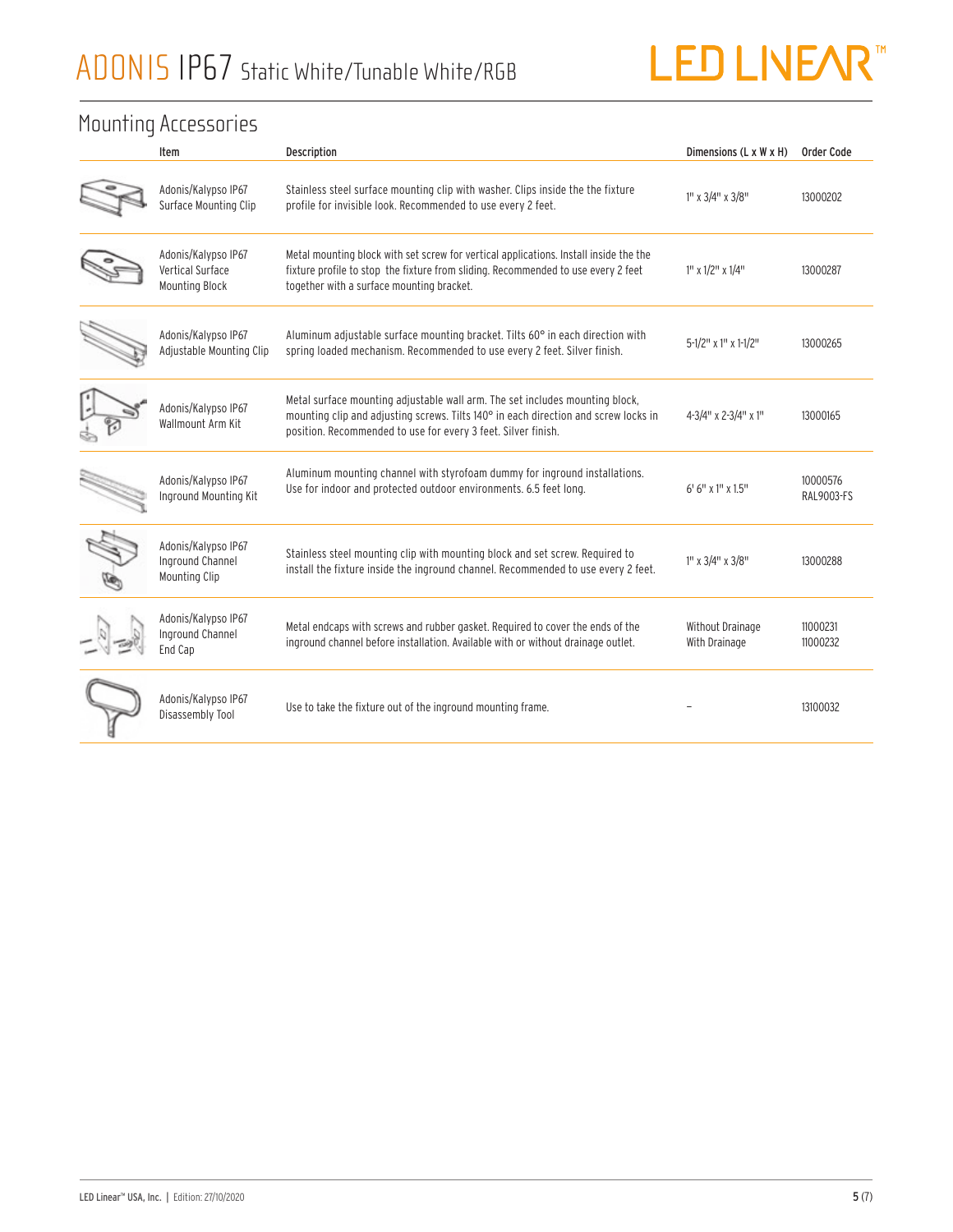

### Cables and Connectors

| Item                                                            | Description                                                                                                                                                            | Model                                              | <b>Dimensions</b>                                          | Order Code                       |
|-----------------------------------------------------------------|------------------------------------------------------------------------------------------------------------------------------------------------------------------------|----------------------------------------------------|------------------------------------------------------------|----------------------------------|
| Cable IP68<br>for Static White                                  | Outdoor rated UL approved cable. Use to extend<br>installation distance with outdoor rated splicing box<br>(by others).                                                | <b>Static White</b>                                | 2 x 22 AWG, 160 ft                                         | 14000030                         |
| Mini Female Connector IP67<br>for Static White                  | Use to run cable from the driver to the first fixture of<br>the run or to the next fixture. Female mini connector<br>on one side and open end cable on the other side. | <b>Static White</b><br><b>Static White</b>         | 2 x 22 Awg, 8 in<br>2 x 22 Awg, 6.5 ft                     | 15000141<br>15000142             |
| Mini Male Connector IP67<br>for Static White                    | Use to run cable from the fixture to the driver or to<br>the previous fixture. Male mini connector on one side<br>and open end cable on the other side.                | <b>Static White</b>                                | 2 x 22 Awg, 8 in                                           | 15000140                         |
| Mini Extension IP67<br>for Static White                         | Use to extend the distance between connection<br>points. Female connector on one side and male<br>connector on the other side.                                         | <b>Static White</b><br><b>Static White</b>         | 2 x 22 Awg, 4 in<br>2 x 22 Awg, 6.5 ft                     | 15000143<br>15000144             |
| Mini Female Protection<br>Cap IP67<br>for Static White          | Use to seal unused connectors and maintain IP67<br>ingress protection.                                                                                                 | <b>Static White</b>                                |                                                            | 15000218                         |
| Cable IP68<br>for RGB and Tunable White                         | Outdoor rated UL approved cable. Use to extend<br>installation distance with outdoor rated splicing<br>box (by others).                                                | RGB / Tunable White<br>RGB/Tunable White           | 4 x 23 Awg, 160 ft<br>4 x 18 Awg, 160 ft                   | 14000048<br>14000060             |
| Mini Female Connector IP67<br>for RGB and Tunable White         | Use to run cable from the driver to the first fixture of<br>the run or to the next fixture. Female mini connector<br>on one side and open end cable on the other side. | <b>RGB</b><br>Tunable White<br>RGB / Tunable White | 4 x 23 Awg, 8 in<br>4 x 23 Awg, 8 in<br>4 x 23 Awg, 6.5 ft | 15000201<br>15000241<br>15000202 |
| Mini Male Connector IP67<br>for RGB and Tunable White           | Use to run cable from the fixture to the driver or to<br>the previous fixture. Male mini connector on one side<br>and open end cable on the other side.                | <b>RGB</b><br>Tunable White                        | 4 x 23 Awg, 8 in<br>4 x 23 Awg, 8 in                       | 15000200<br>15000240             |
| Mini Extension IP67<br>for RGB and Tunable White                | Use to extend the distance between connection<br>points. Female connector on one side and male<br>connector on the other side.                                         | <b>Static White</b><br><b>Static White</b>         | 4 x 23 Awg, 4 in<br>4 x 23 Awg 6.5 ft                      | 15000203<br>15000204             |
| Mini Female Protection<br>Cap IP67<br>for RGB and Tunable White | Use to seal unused connectors and maintain IP67<br>ingress protection.                                                                                                 | RGB / Tunable White                                |                                                            | 15000219                         |